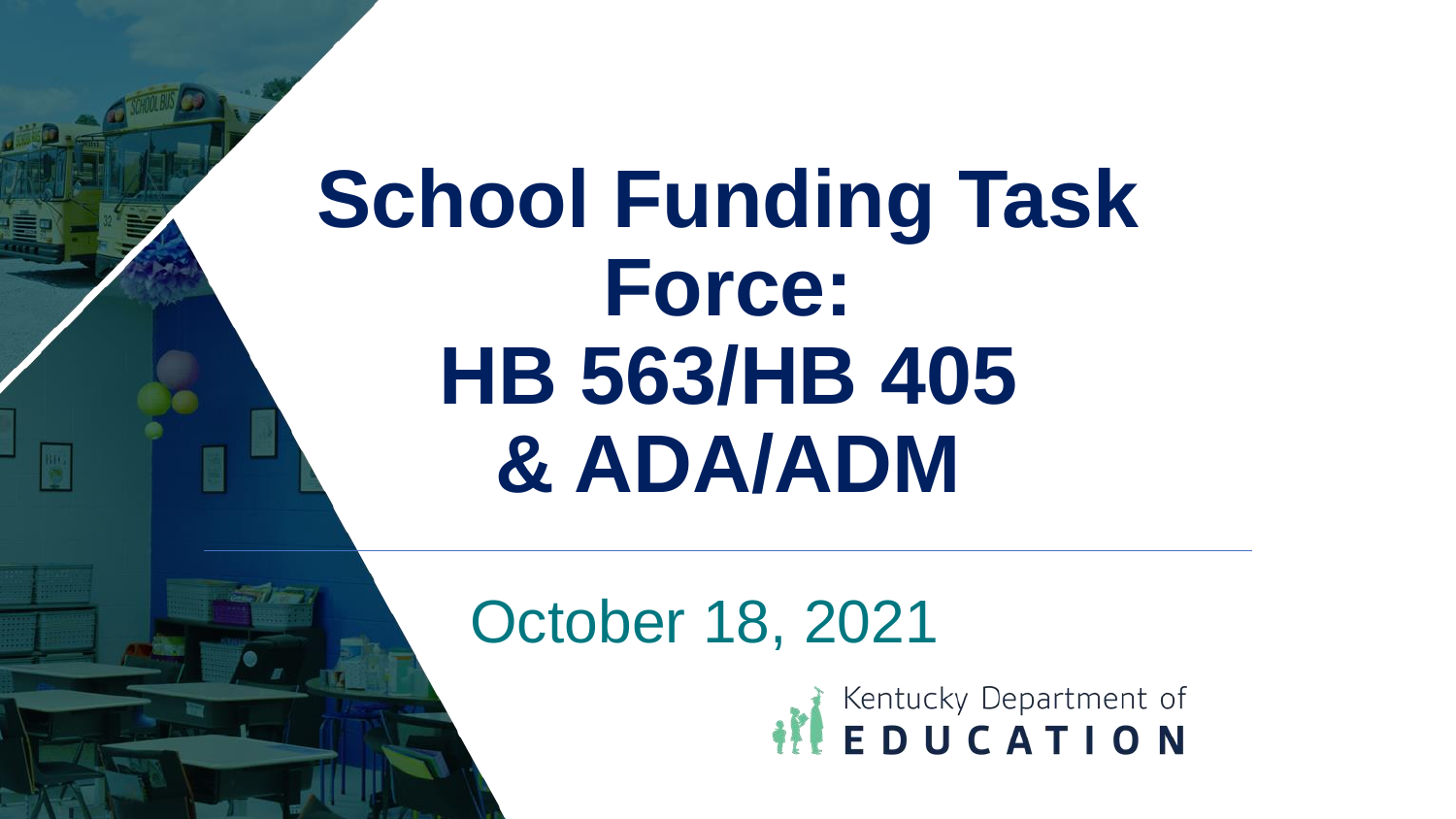## KDE Funding Report Preview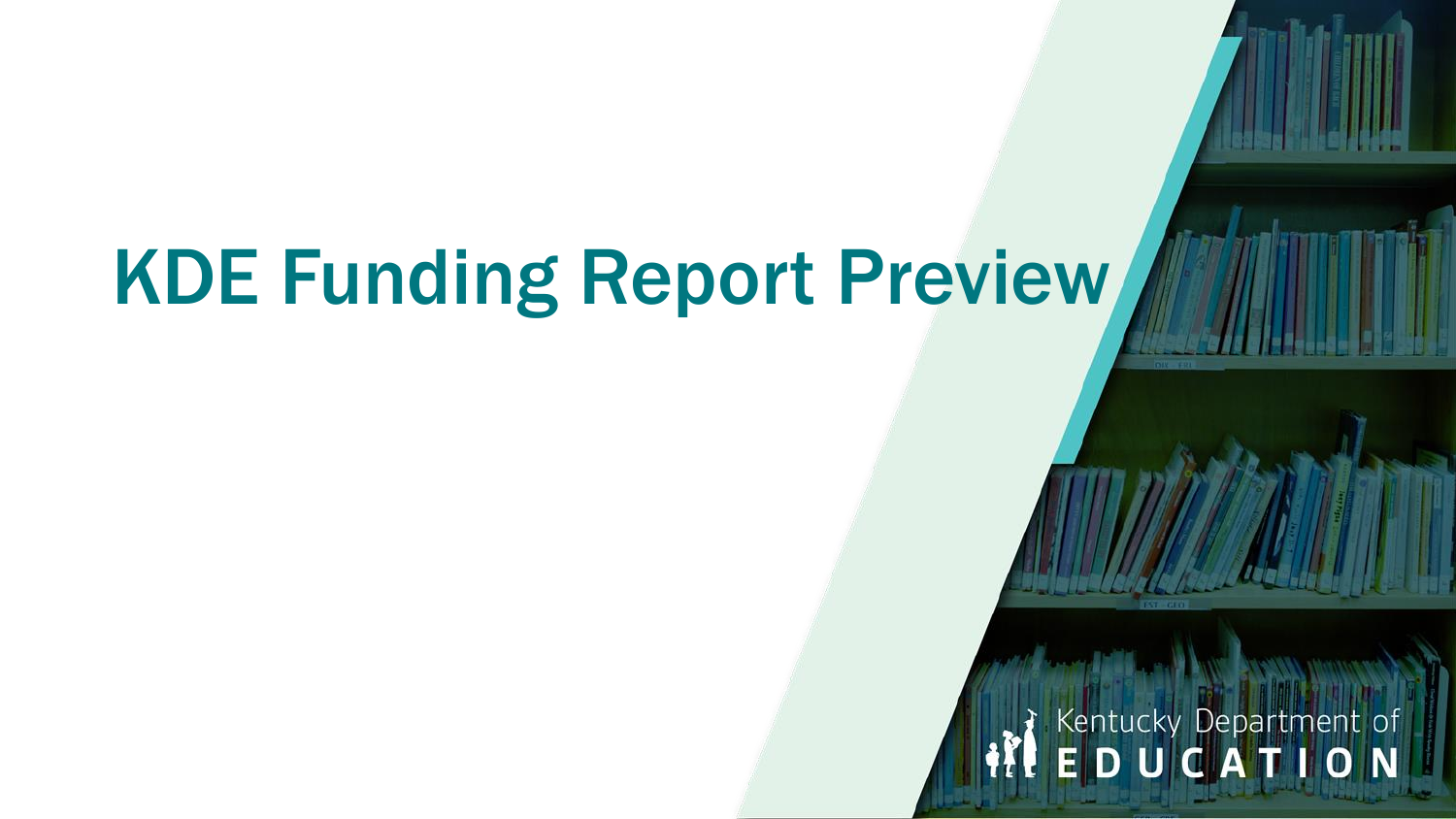#### HB 563 & HB 405 Required Reporting

• HB 563 (2021) requires KDE, by November 1, 2021, to submit a report to the LRC, the School Funding Task Force, and the Interim Joint Committee on Education on how to ensure the equitable transfer of education funds so that funds follow a nonresident student to a school district of enrollment from a school district of residence. The report shall include recommendations on how the amount should be calculated and what mechanism should be used to conduct the transfer.

Kentucky Department of

• HB 405 (2021) Created the School Funding Task Force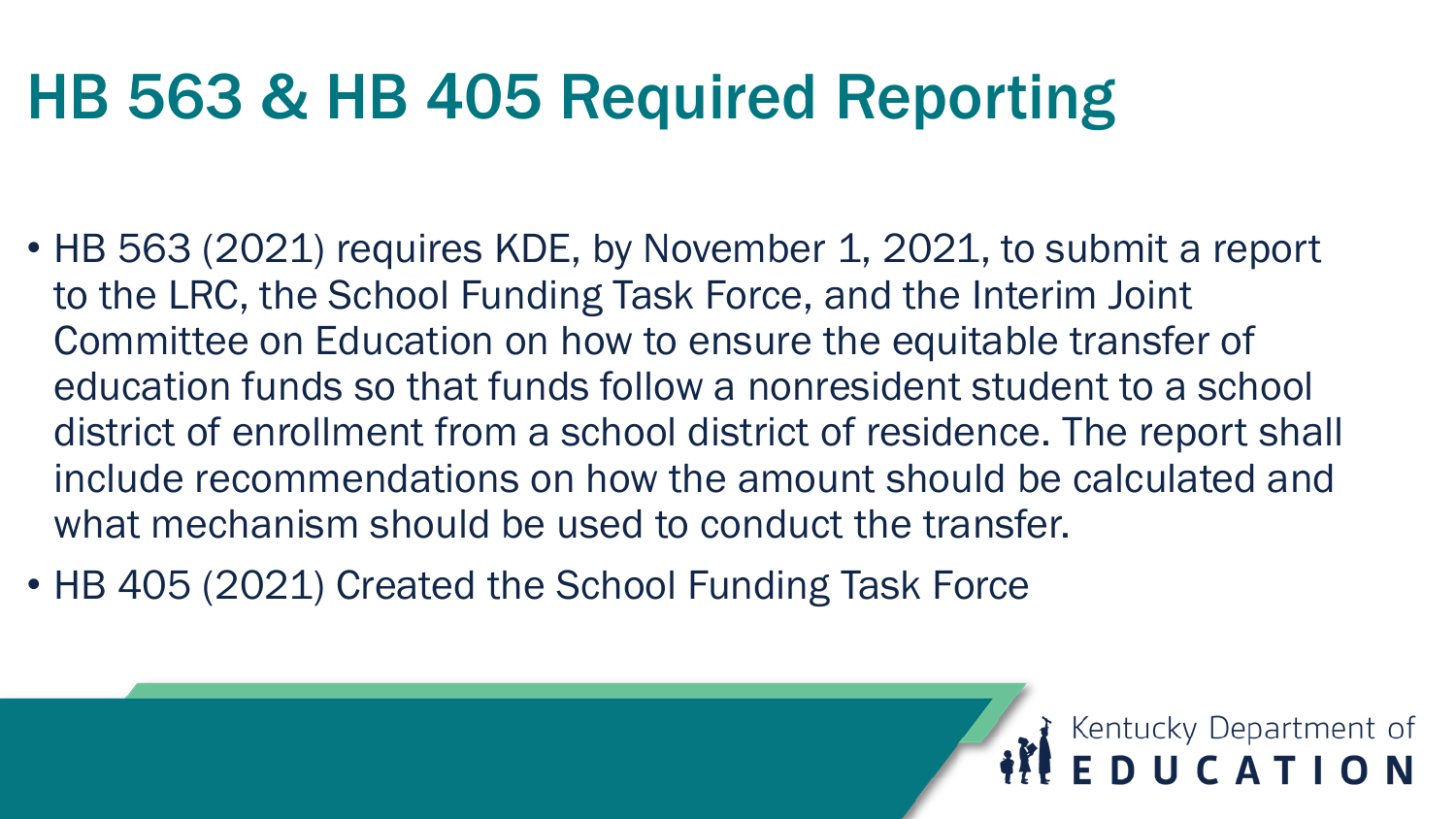#### Current Law- Nonresident Student Funding

KRS 157.350 permits districts to include nonresident students in Average Daily Attendance (ADA) when listed under a written agreement between a nonresident district and the resident district.

• Districts Currently Code Nonresident Students in Infinite Campus

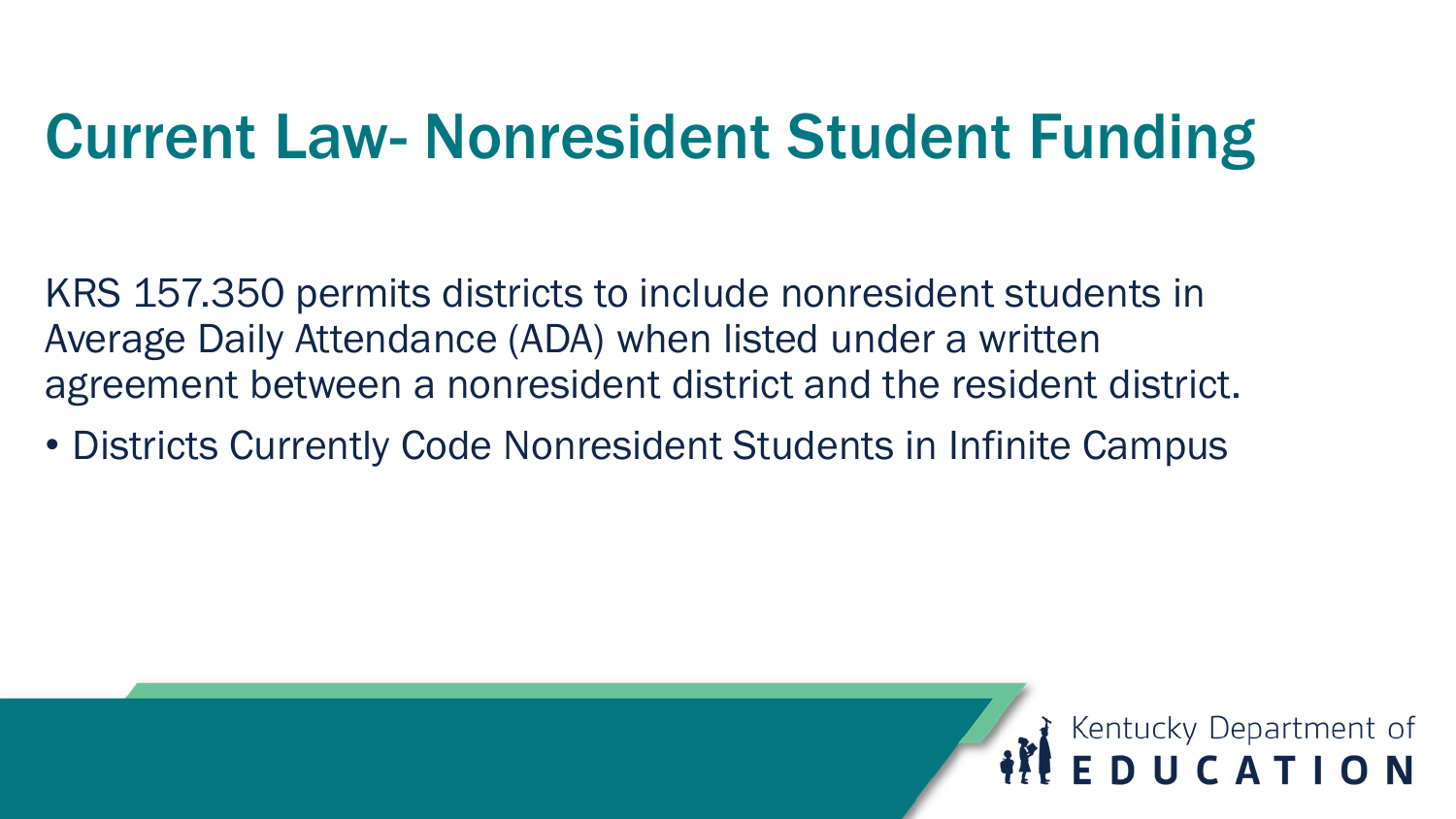#### HB 563 (2021) – Nonresident Changes

- By July 1, 2022 school districts must adopt policies governing the terms under which the district shall allow enrollment of nonresident pupils.
- Beginning July 1, 2022, districts may include nonresident pupils admitted pursuant to the above described policies in average daily attendance (ADA) for SEEK funding purposes. KRS 157.350(4)(b).
- October 8, 2021 Order in *Council For Better Education, Inc., et al. v. Holly M. Johnson, in her official capacity as Secretary of State of the Kentucky Finance and Administration Cabinet, et al. and The*  **Commonwealth of Kentucky ex rel. Attorney General Daniel Cameron, et** *al. and Akia McNeary and Nancy Deaton* permanently enjoining the enforcement of the provisions of HB 563

**EDUCATION**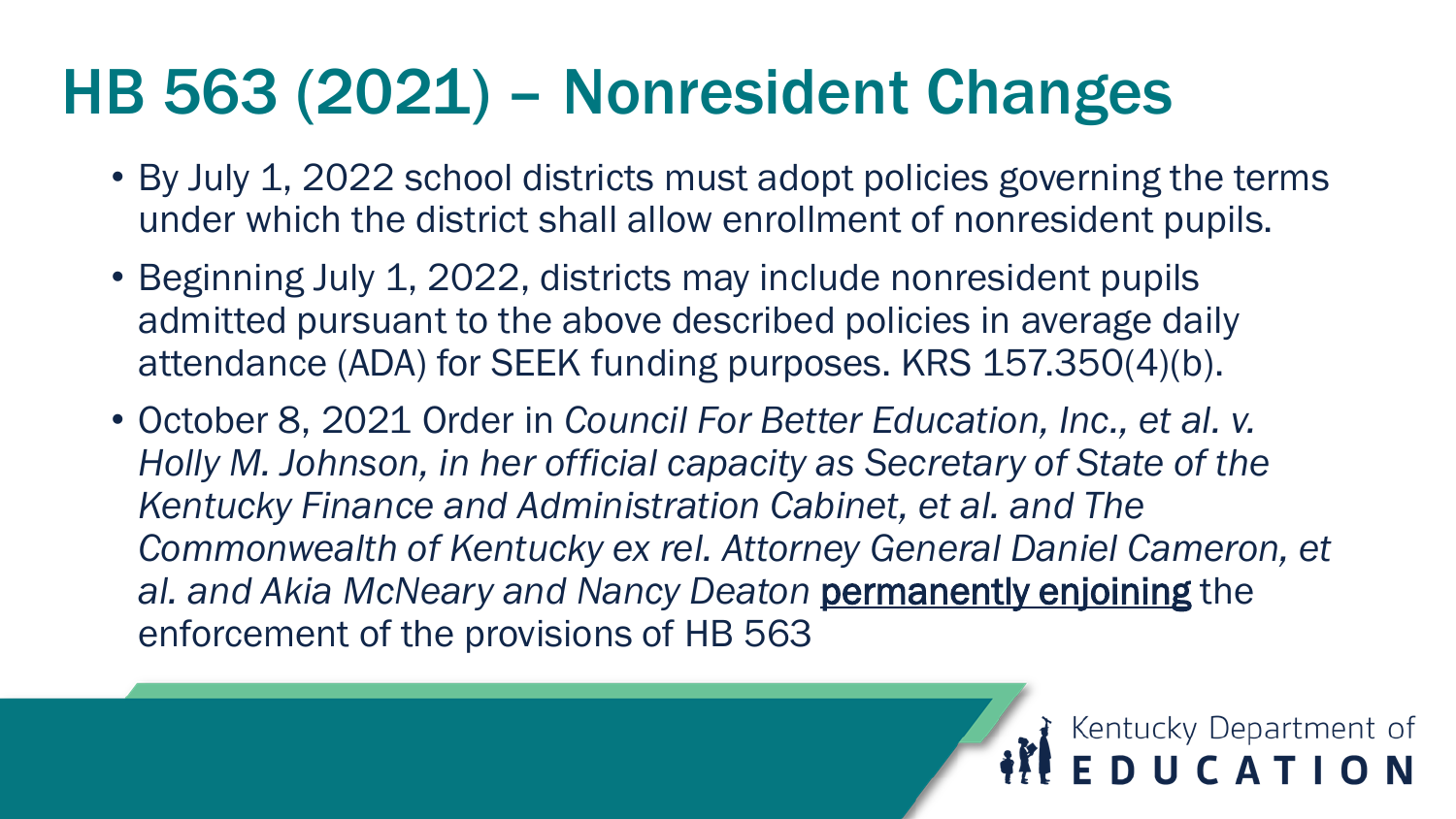### Average Daily Attendance

#### ADA determines funding:

- SEEK Funds
- State Formula Grants
- Some Federal Funds

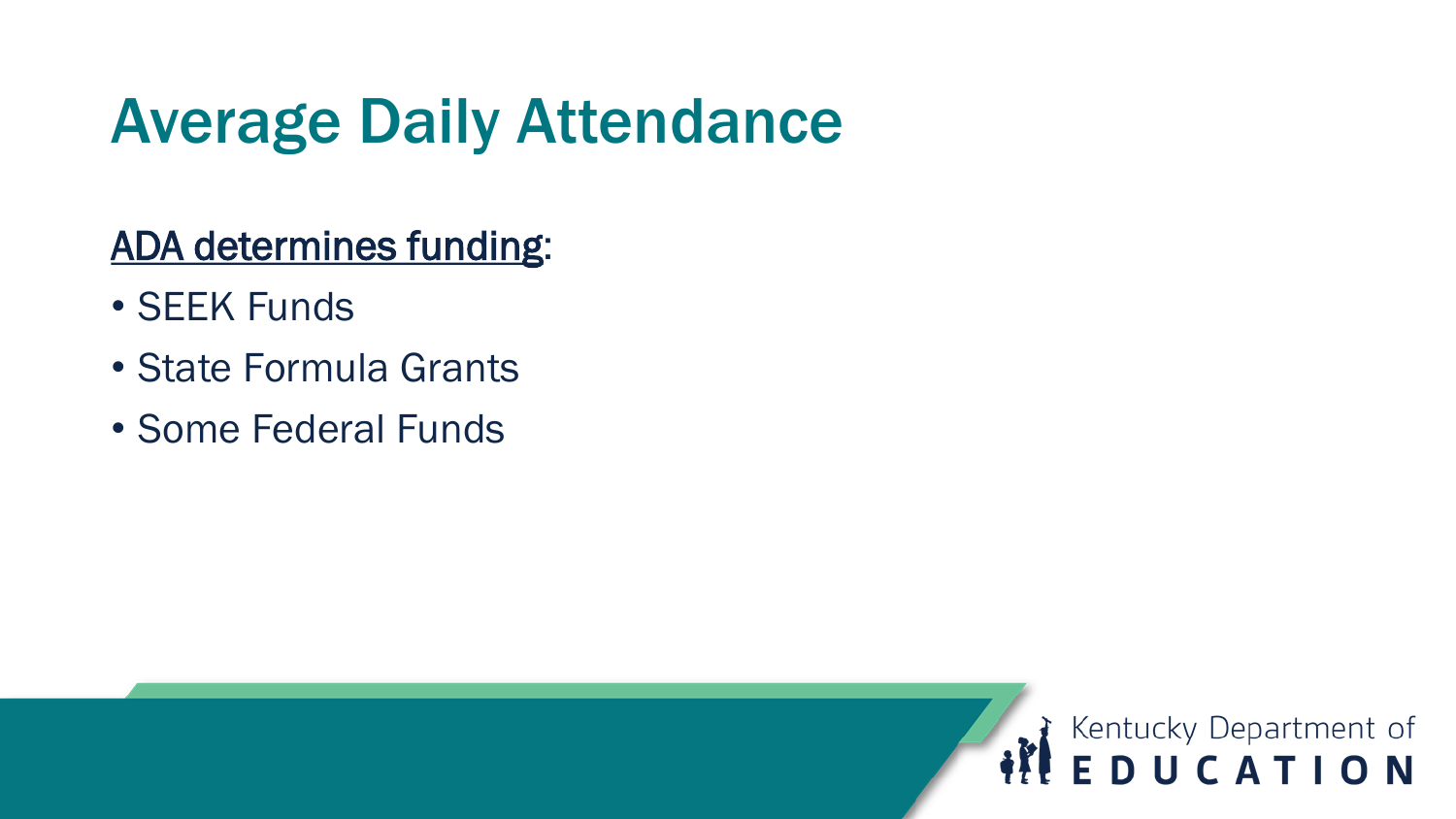#### Local Tax Revenues – (Local Effort)

- Tax rates to support districts are set by the local board of education
- Property tax
- Permissive taxes: utility taxes, occupational taxes, and excise taxes
- Taxes are collected locally or by the Department of Revenue
- Tax collection rates vary
- The Kentucky Department of Education has no control over local revenues.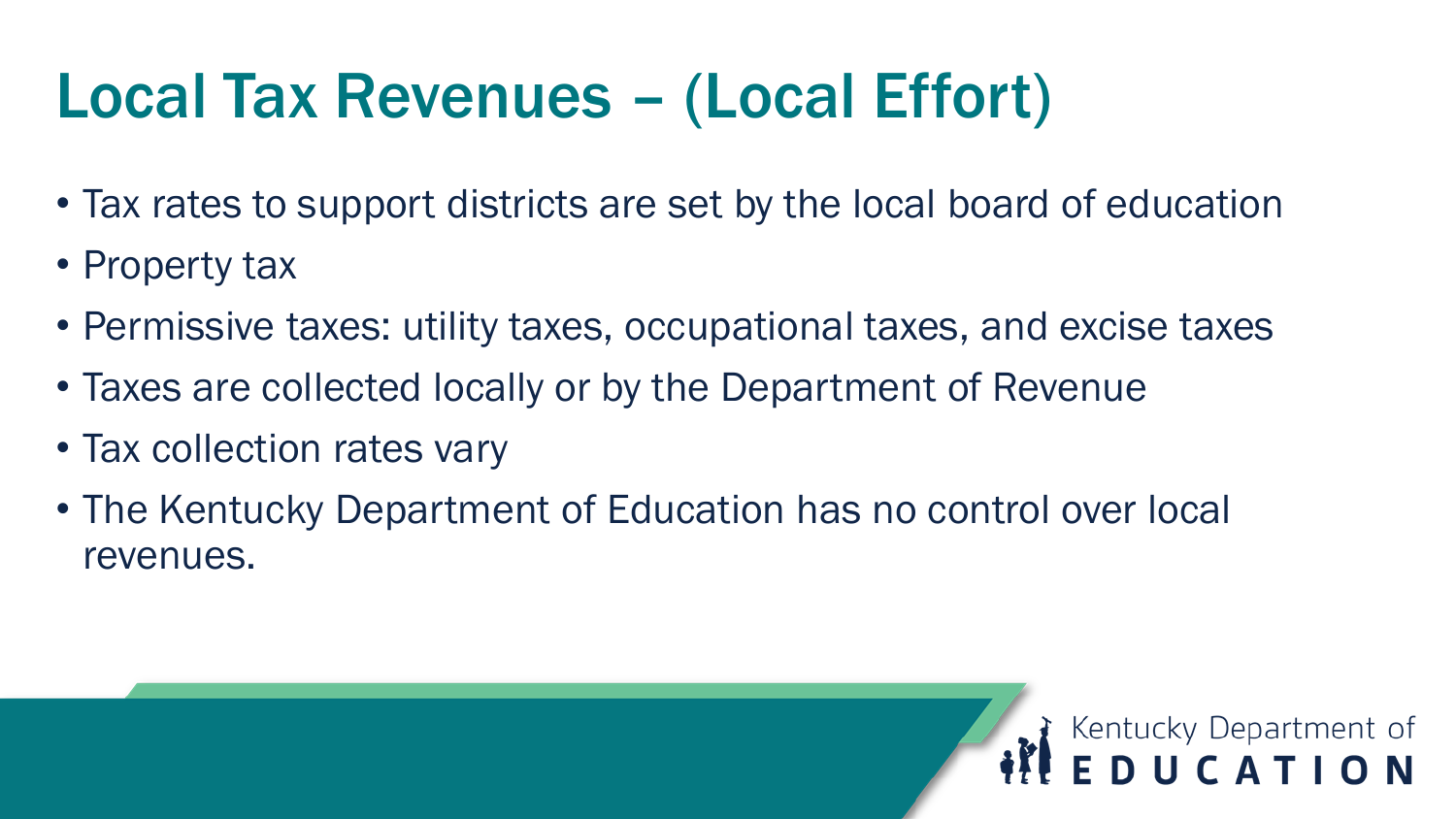#### Local Funds Cont. – Considered Options:

- 1. Local Funds are Not Transferred or Provided for (Status Quo)
- 2. Transfer of Local Funds from Resident to Nonresident District. KY Const. Section 180
- 3. Adjustment of SEEK support at State Level Resident to Nonresident District. *Rose v. Council for Better Education - GA's Responsibility to* Provide Adequate Funding

Kentucky Department of<br>**EDUCATION** 

- 4. Separate Appropriation
	- Equal to the local per-pupil revenue in the attending district; or
	- SEEK Add-on for nonresident students
	- Creates timing issue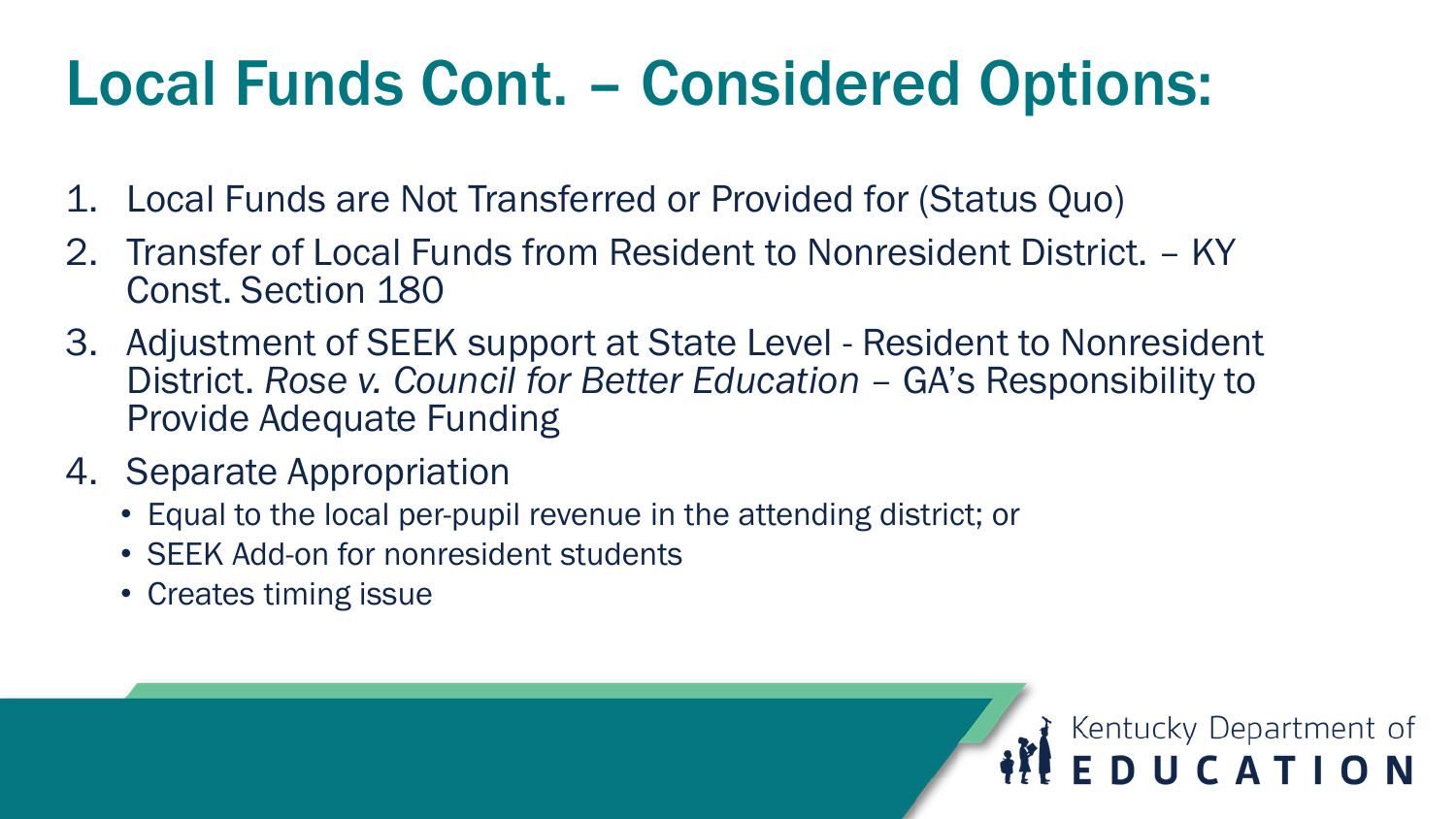#### Local Funds Cont. – Legal Considerations

- Section 180 of the Kentucky Constitution "...no tax levied and collected for one purpose shall ever be devoted to another purpose."
- Constitutional Responsibility of the General Assembly to Provide Adequate School Funding. *Rose v. Council for Better Education*
- Reduction of a district's SEEK funding may unconstitutionally shift the burden of adequate funding from the General Assembly to the local school district.

**WEDUCATION**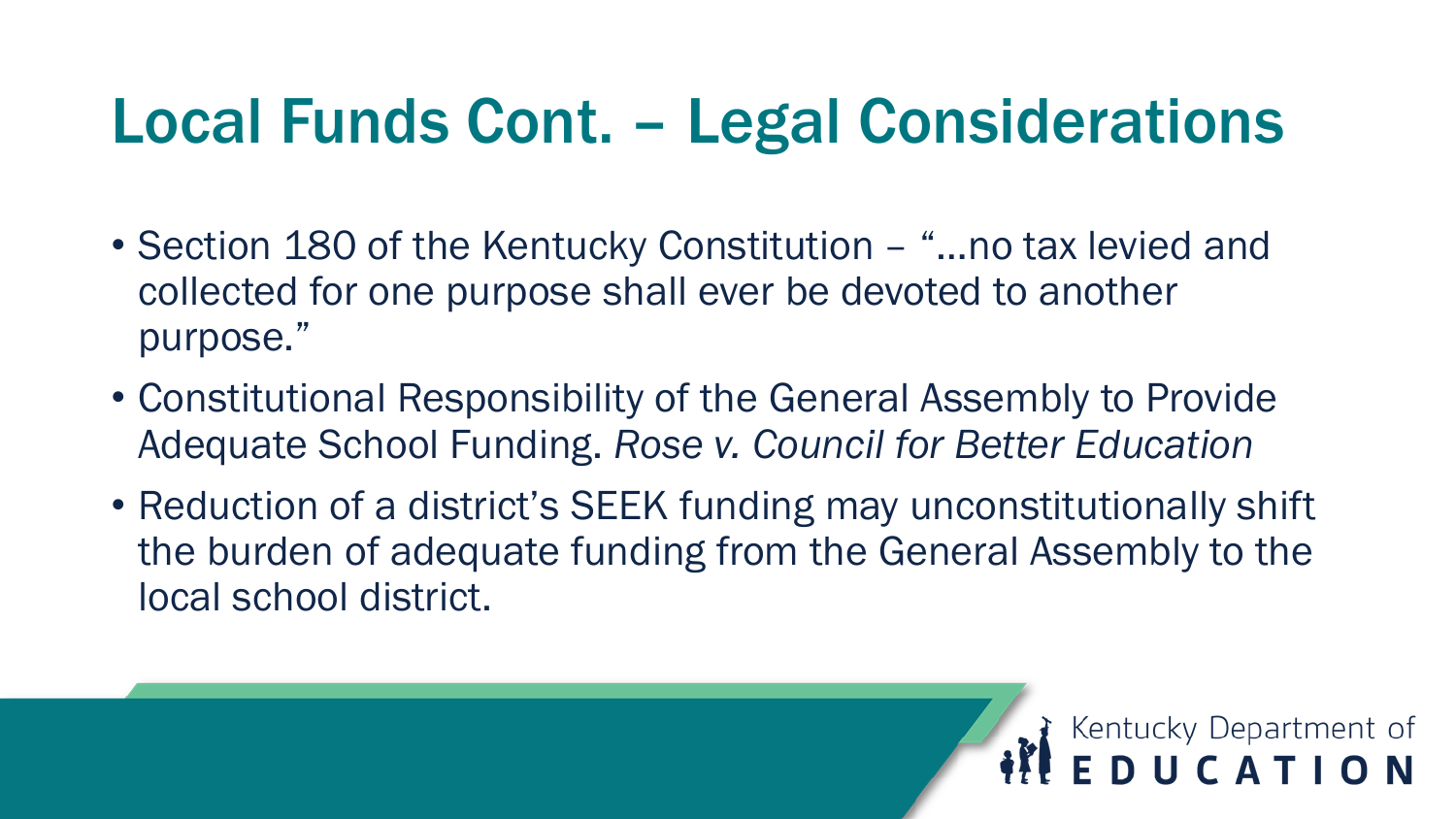#### Average Daily Attendance (ADA) & Average Daily Membership (ADM)

# Kentucky Department of<br>**EDUCATION**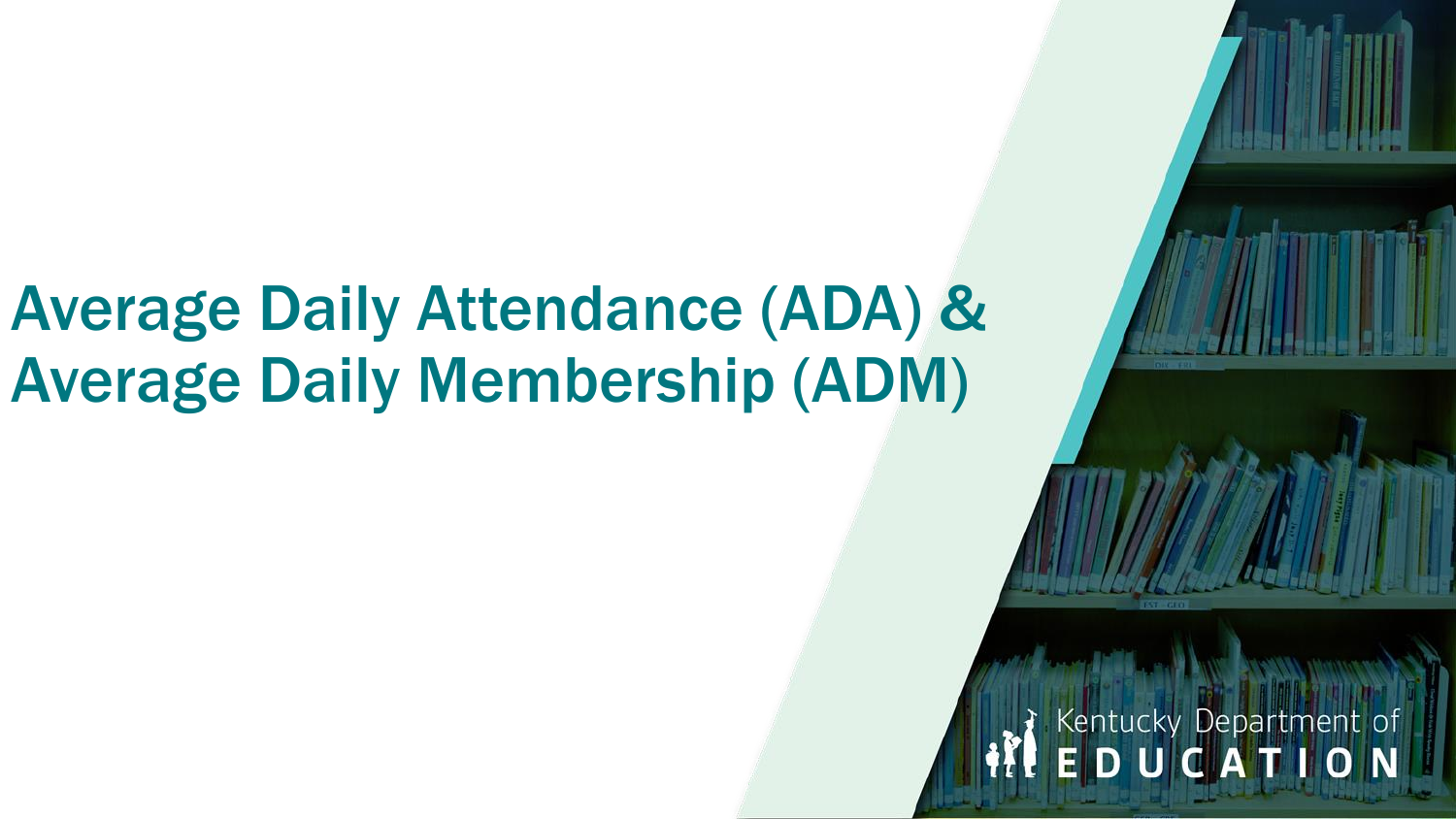#### Average Daily Attendance (ADA)

- Generally: the total number of days of student attendance divided by the total number of days in the school year.
- Kentucky uses Adjusted Average Daily Attendance (AADA) to determine school funding.
- Pursuant to 702 KAR 3:270, the AADA calculation includes additions and subtractions to daily student attendance. This final AADA is used in the state SEEK school funding calculation.

Kentucky Department of<br>**EDUCATION** 

• KDE's Legacy SEEK System stores AADA and other SEEK calculations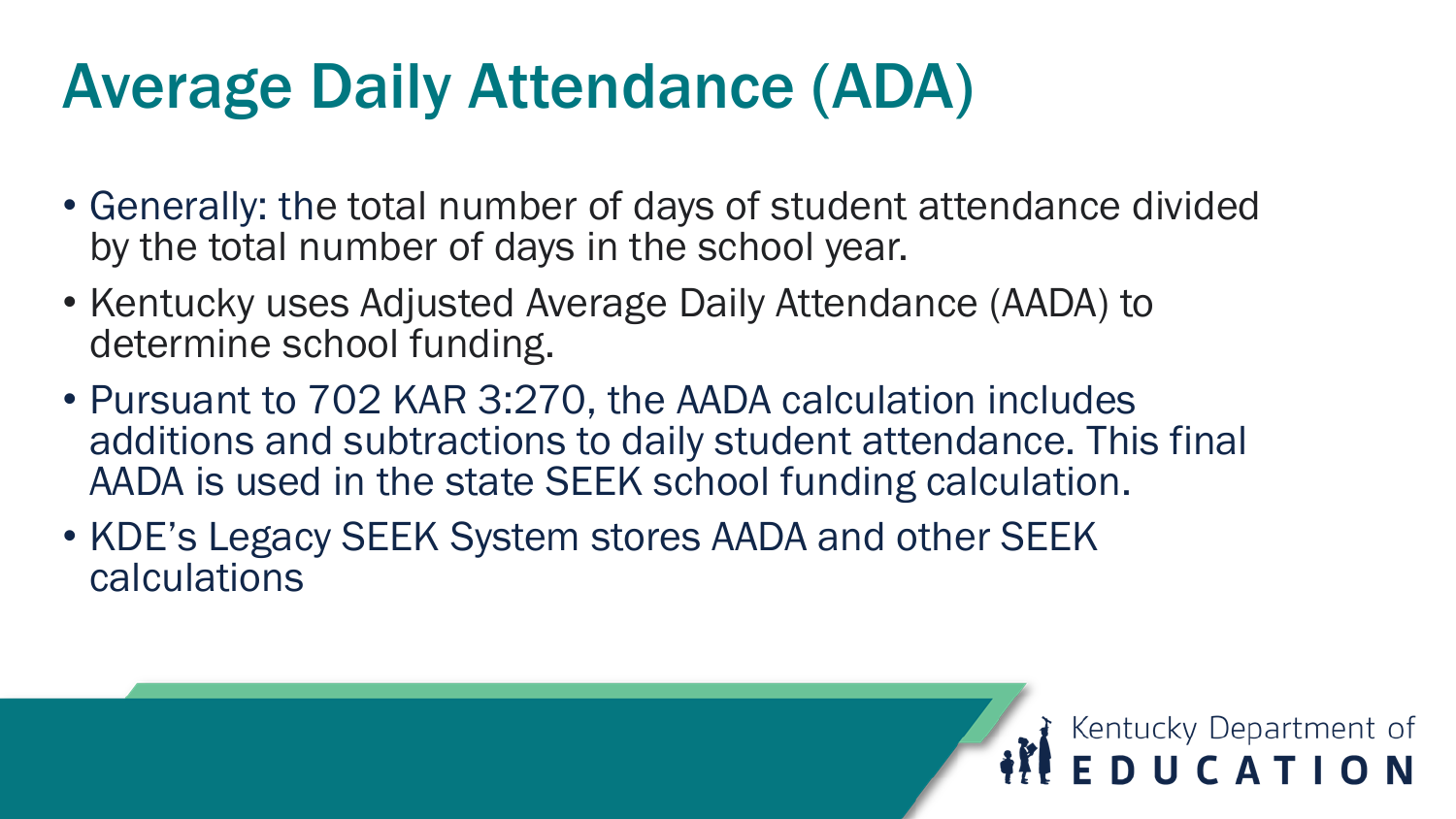### Average Daily Attendance (ADA) Cont.

- AADA calculations
	- Subtract out:
		- ADA for noncontract, nonresident students as reported by local school districts;
		- One half (1/2) of the total aggregate kindergarten days attendance divided by the number of days taught;

**REEDUCATION** 

- ADA for over-age students and under-age students not qualifying for funding pursuant to 702 KAR 7:125;
- Add on:
	- ADA for virtual school and performance-based learning students
- Additional adjustments
	- Low attendance days
	- Low attendance weather days
	- NTI days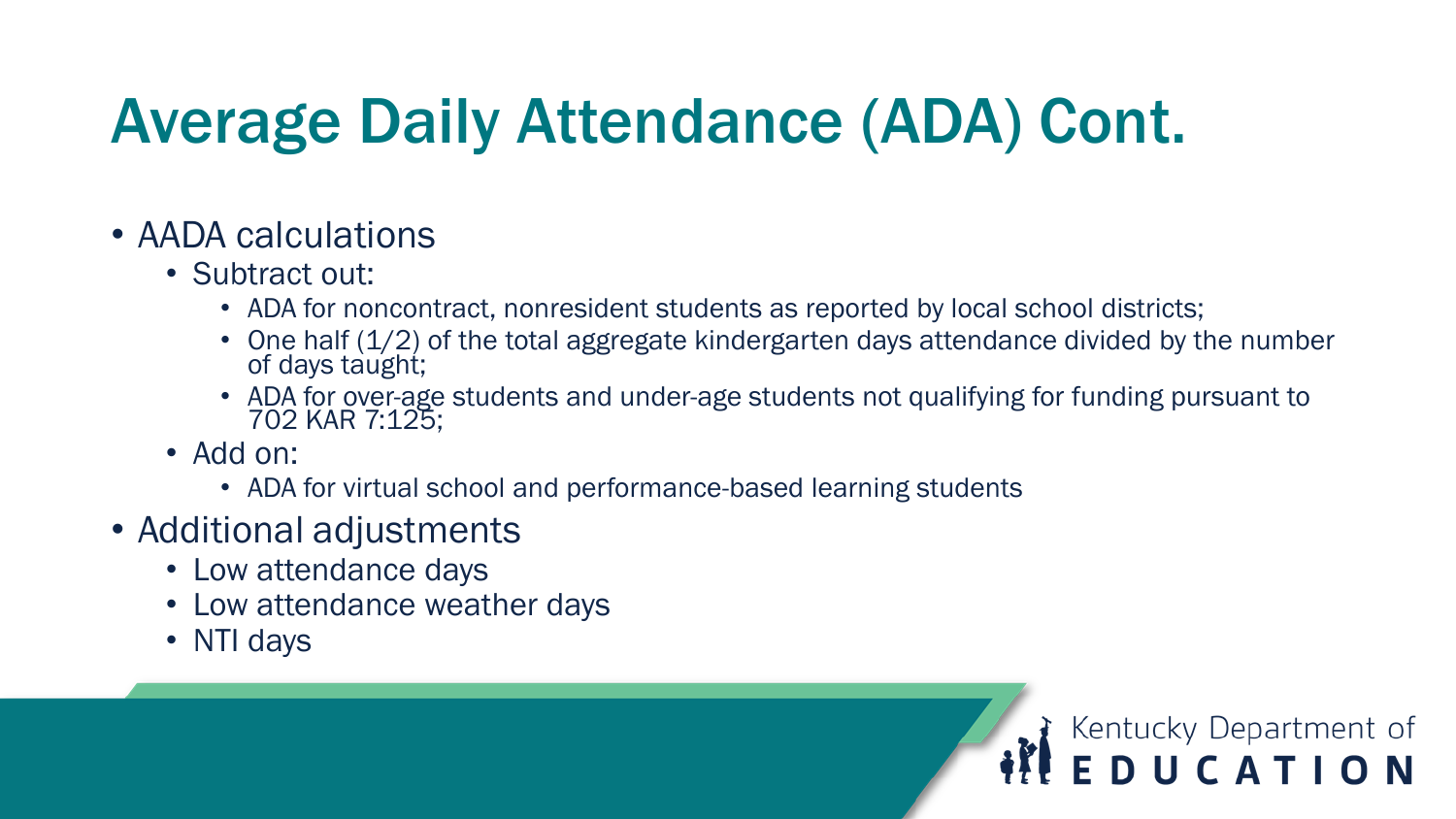#### Average Daily Membership (ADM)

- Average daily membership (ADM) is an enrollment count. ADM is the average number of enrolled students over a certain period of time.
	- Average Daily Count throughout all or most of the year
	- Single Day Count- Generally in the Fall
	- Multiple Count Day Fall and Spring
	- Enrollment Count Periods Counted over single or multiple periods of days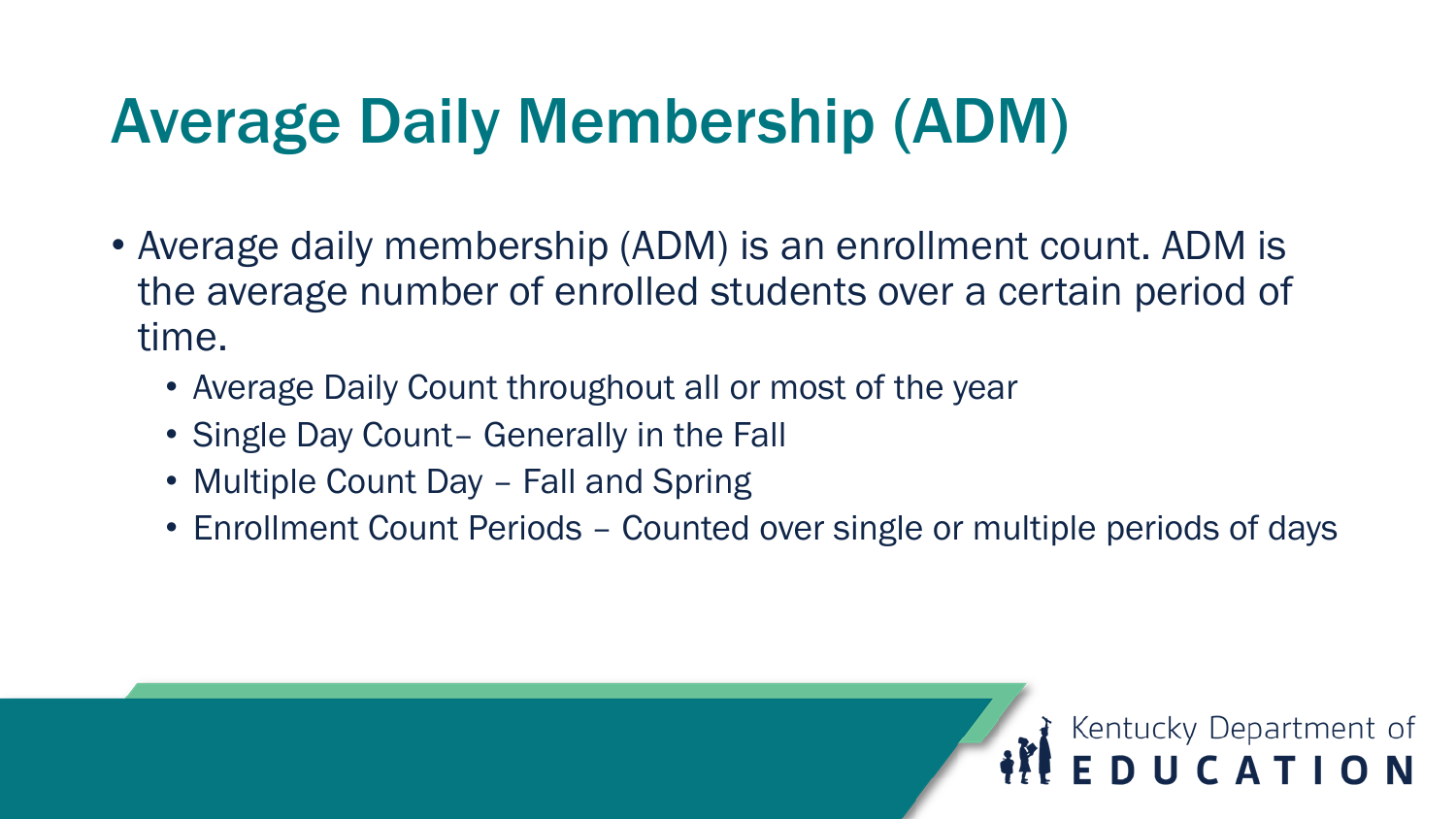#### Key Considerations

- Accuracy
	- Students Must be Counted Somehow
- Predictability
	- Districts Must be able to Budget Hiring and Programmatic Decisions

Kentucky Department of<br>**EDUCATION** 

- Budget Stability
	- Considerations Built-in to Account for Losses and Gains
- Transitioning from ADA to ADM
	- Prior year vs. current year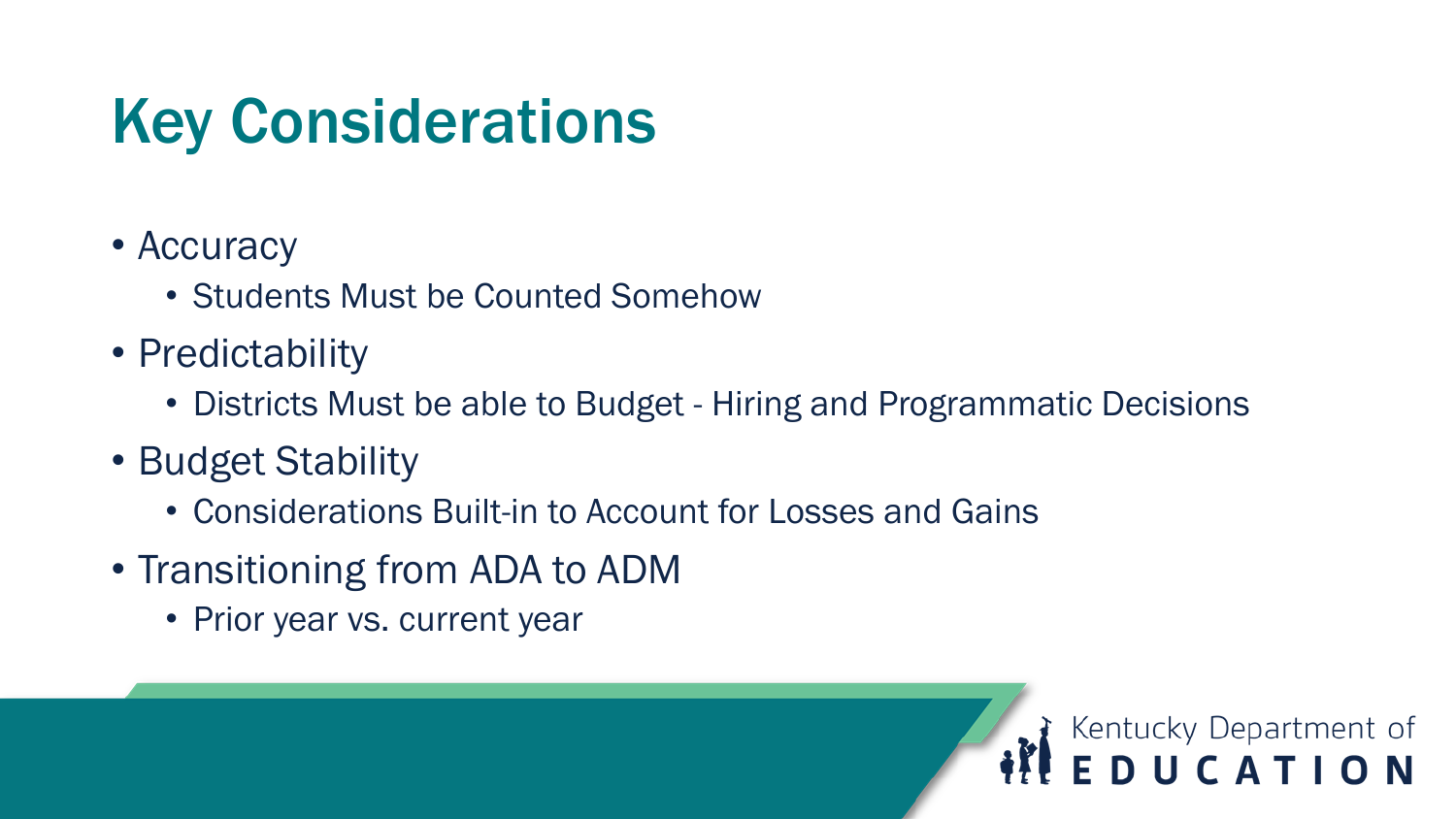#### Pros and Cons?

- ADA Incentive to boost attendance
	- Chronic Absenteeism Issues beyond the control of schools: poverty, chronic health issues, other community-related factors
- ADA Favors districts with higher attendance rates
	- Penalizes districts that serve more disadvantaged students.
- ADA Districts fixed costs even if attendance fluctuates
- ADA Must be calculated for federal reporting, other state needs
- ADM Allocation of Resources same resources spread out over a larger group of students. Per-pupil funding amount will appear lower

**EDUCATION** 

- ADM Different administrative burdens
- Attendance must always be tracked for safety purposes